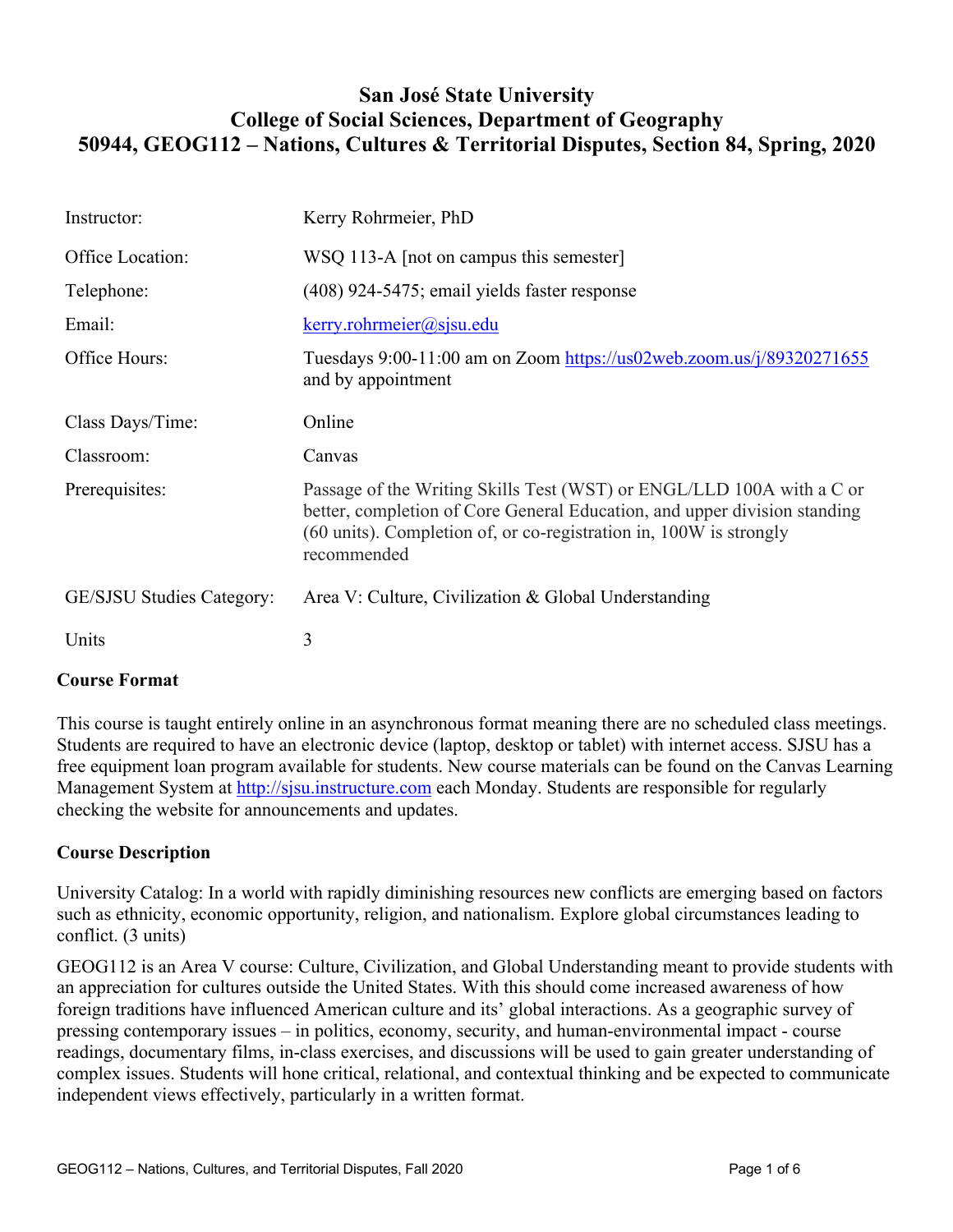#### **GE Learning Outcomes (GELO)**

Upon successful completion of this GE course, students will be able to:

- GELO 1) Compare systematically the ideas, values, images, cultural artifacts, economic structures, technological developments, and/or attitudes of people from more than one culture outside the U.S.
- GELO 2) Identify the historic context of ideas and cultural traditions outside the U.S., and how they have influenced American culture.
- GELO 3) Explain how a culture outside the U.S. has changed in response to internal and external pressures.

## **Required Texts/Readings**

MLK Library subscribes to *CQ Researcher*. All required journal article readings are available for free online with student login.

## **Course Requirements and Assignments**

SJSU classes are designed such that to be successful, it is expected students will spend, for each unit of credit, a minimum of 45 hours over the length of the course (normally three hours per unit per week) for instruction, preparation/studying, or course related activities, including but not limited to internships, labs, and clinical practica. Other course structures will have equivalent workload expectations as described in the syllabus.

- Active online participation is **weekly assignments** is imperative to your overall grade in this online course (51% of your total grade), and so frequent discussion and engagement on Canvas is expected each week. In addition to posting individual assigned content in the forums you must read through fellow classmate posts and reply to at least two classmate responses per topic (GELO 1).
- **Student groups** will be tasked to lead an assigned CQ Researcher article (GELO 3). This will include preparation of summary slides on the reading along with supplementary materials to enhance said content. Once the online discussion forum goes live the student groups are responsible for not just adding individual responses, but also to moderate classmate posts. This includes commentary or further questioning. At the end of the week the student group will email a recap to the instructor. Students in the group earn the same grade unless the instructor is notified early on that members are not contributing equally.
- Links to several academy award winning **documentary films** are posted to complement readings. Twice during the term, you are to demonstrate in writing how you have thought critically about narratives or images shown on the film and how it relates to global geography and the social sciences (GELO 2). Each essay must be three typed pages (double-spaced, 12-point Times New Roman font, with 1" margins on all sides) summarizing new facts gained along with a thought-provoking critique. Film essays must include a word count noted at the end [750 words minimum].
- A **Review Article** is a concise paper usually written by an editor that summarizes, compares, and contrasts all recent findings on a specific topic or theme. Create a 500-word review article,  $+$  or  $-$  25 words, tying together any two CQ Research articles assigned this term (GELO 1). Your article must be one typed page (single-spaced, 12-point times new roman font with no more than 1" margins on all sides).

## **Final Examination**

The final exam is a two-part essay question. What you have gained from this course, and how will a global understanding apply to your postgraduate goal(s)? (GELO 2). Cite specific learning examples to support your argument.

#### **Extra Credit Opportunities**

Geography is a fascinating and varied discipline. Learn more about Geographic Information Science from renowned speakers during the SJSU Center for Spatial Analytics and Visualization (SAVI) speaker series. Write a 500-word essay detailing interesting facts you gained from the webinar to earn 25-extra credit points. To encourage attendance, you may watch and write about both SAVI events to earn up to 50 extra credit points.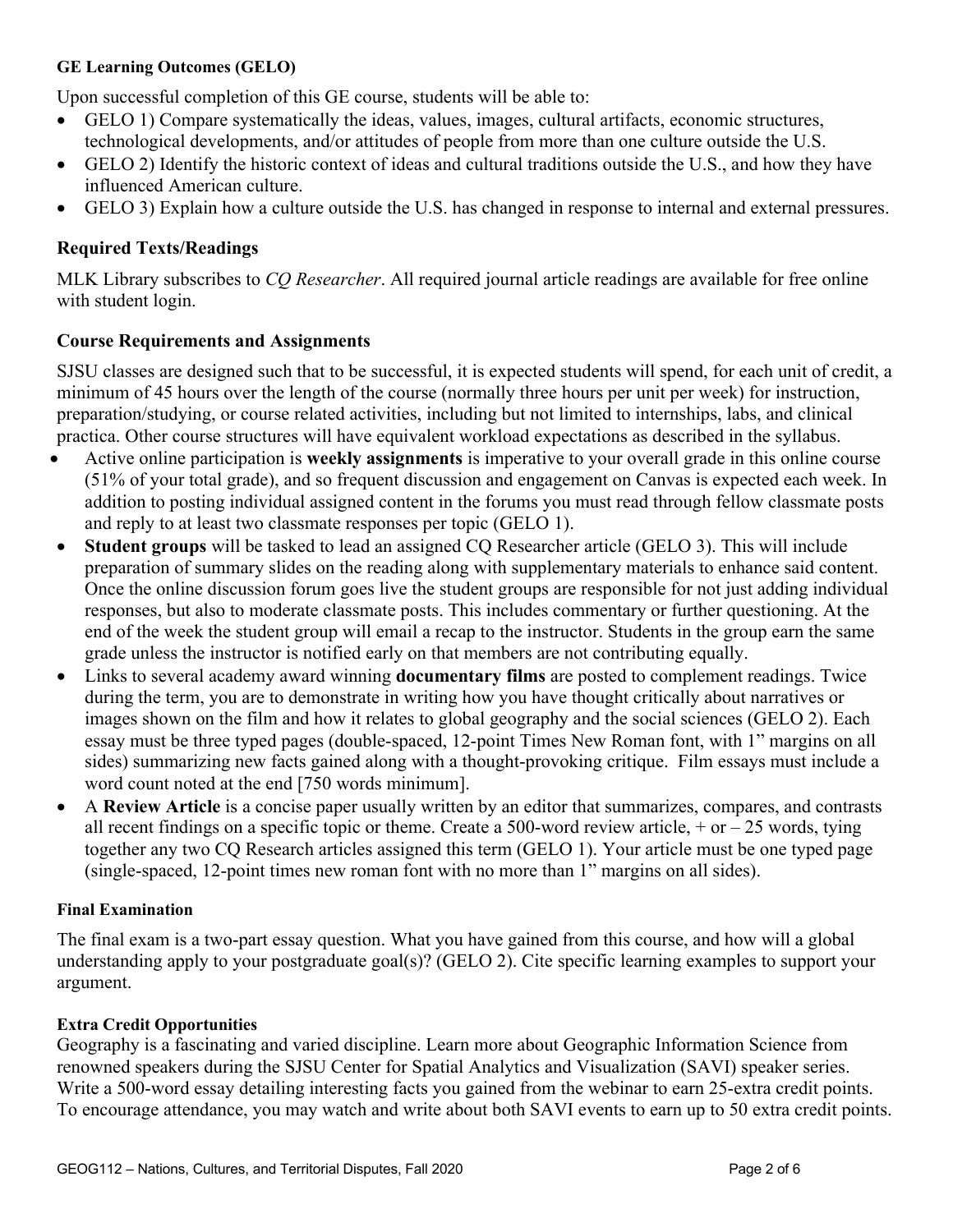## **Grading Information**

Success in this course is based on the expectation that students will spend, for each unit of credit, a minimum of 45 hours over the length of the course (normally three hours per unit per week) for instruction, preparation/studying, or course related activities.

|                                                      | <b>Points Possible</b> |
|------------------------------------------------------|------------------------|
| 17 Assignments                                       | $510(30)$ pts each)    |
| Student Group (presentation, facilitation and recap) | 100                    |
| Film Essay 1                                         | 50                     |
| Film Essay 2                                         | 50                     |
| <b>Review Article</b>                                | 200                    |
| Final Exam                                           | 90                     |
| <b>TOTAL</b>                                         | 1,000                  |
| Optional Extra Credit Webinars + Essays              | $50(25$ pts each)      |

#### **SCALE:**

| $A+ = 98\%$           | $A = 94-97\%$   | $A = 90-93\%$              |
|-----------------------|-----------------|----------------------------|
| $B_{+} = 87 - 89\%$   | $B = 84 - 86\%$ | $B = 80-83\%$              |
| $C_{\pm} = 77 - 79\%$ | $C = 74-76%$    | $C = 70-73\%$              |
| $D+ = 67-69\%$        | $D = 60 - 66\%$ | $D = 51 - 59\%$            |
|                       |                 | $F = \langle 50\% \rangle$ |
|                       |                 |                            |

All students have the right, within a reasonable time, to know their academic scores, to review their gradedependent work, and to be provided with explanations for the determination of their course grades. In keeping with this policy, and to making grading responsive. All assignments are due as stated on the Course Schedule and Canvas. **Late work is not accepted.** Please save all your work until after you have checked your final course grade. Then if you have questions about your final grade, you can bring in past work, and if necessary, corrections can be made.

## **Grading Information for GE**

Passage of the Writing Skills Test (WST) or ENGL/LLD 100A with a C or better (C‐ not accepted), and completion of Core General Education are prerequisite to all SJSU Studies courses. Completion of, or coregistration in, 100W is strongly recommended. A minimum aggregate GPA of 2.0 in GE Areas R, S, & V shall be required of all students.

## **Academic Dishonesty**

Plagiarism in any form is unacceptable and will merit a 0 for the assignment. Students who are suspected of cheating during an exam will be referred to the Student Conduct and Ethical Development office and depending on the severity of the conduct, will receive a zero on the assignment or a grade of F in the course. Grade Forgiveness does not apply to courses for which the original grade was the result of a finding of academic dishonesty.

## **University Policies**

Per University Policy S16-9 *(http://www.sjsu.edu/senate/docs/S16-9.pdf)*, relevant university policy concerning all courses, such as student responsibilities, academic integrity, accommodations, dropping and adding, consent for recording of class, etc. and available student services (e.g. learning assistance, counseling, and other resources) are listed on **Syllabus Information web page** (http://www.sjsu.edu/gup/syllabusinfo), which is hosted by the Office of Undergraduate Education. Make sure to visit this page to review and be aware of these university policies and resources.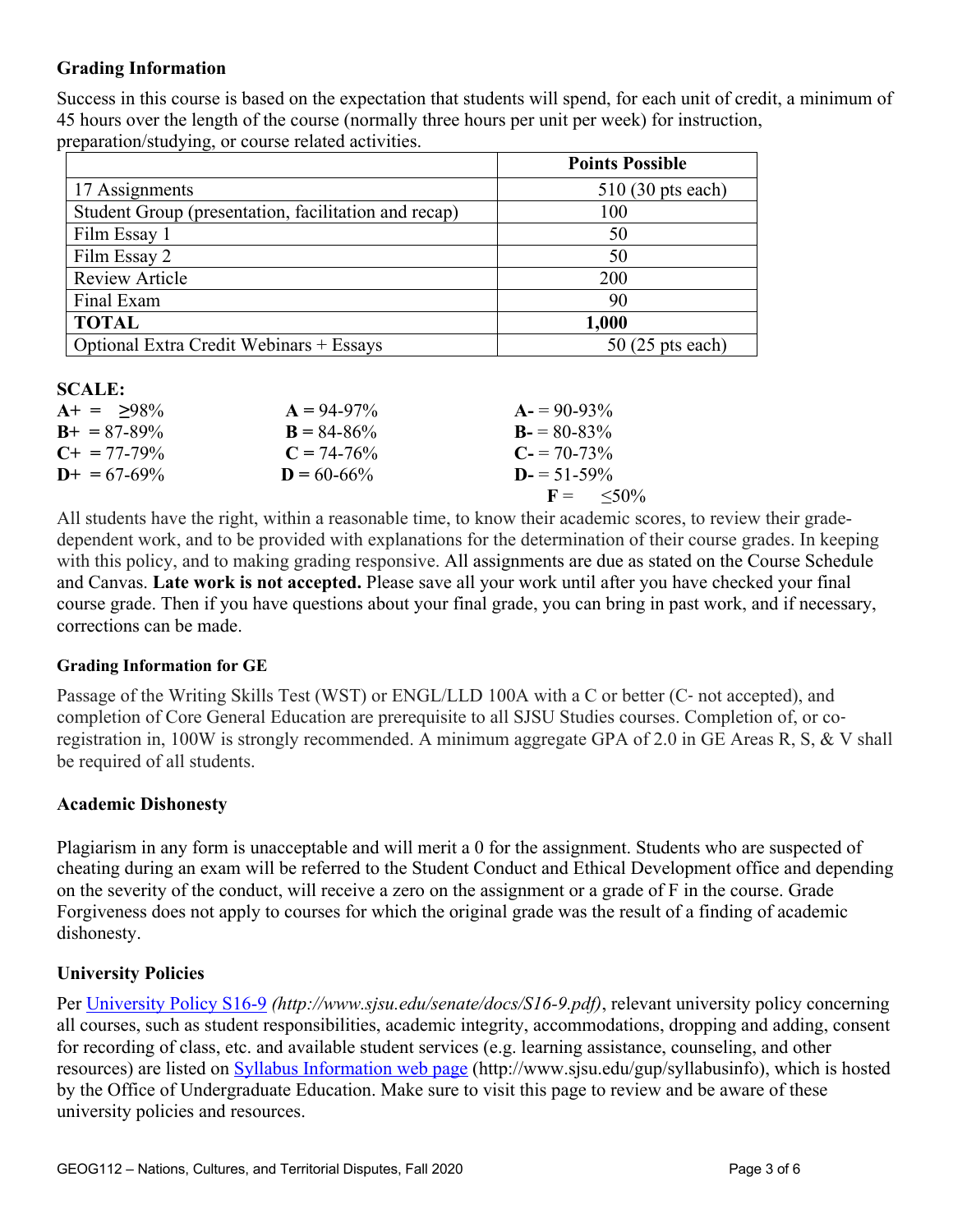# **GEOG112 – Nations, Cultures & Territorial Disputes Course Schedule**

This schedule is subject to change with fair notice. Changes will be posted online under Announcements. All readings are from *CQ Researcher* available for free through the MLK website. Films will be linked to the course canvas website.

| <b>Date</b>  | <b>Topics, Readings, Assignments</b>                                                                                                                                                                                                                                             |
|--------------|----------------------------------------------------------------------------------------------------------------------------------------------------------------------------------------------------------------------------------------------------------------------------------|
| 1/4          | <b>GETTING STARTED</b>                                                                                                                                                                                                                                                           |
|              | Familiarize yourself with the course Canvas website, meet your groupmate, review the<br>syllabus, check out all assignments and due dates, locate the readings on MLK Library and<br>locate background materials in the Canvas 'Files' tab<br><b>Assignment 1: Introductions</b> |
| 1/5          | <b>ELECTION</b><br>Reading on the Electoral College, 2019<br><b>Assignment 2: Discussion Forum</b>                                                                                                                                                                               |
| $1/6 - 1/8$  | THEME 1: LARGE-SCALE THREATS TO HUMANITY                                                                                                                                                                                                                                         |
|              | Reading "The New Arms Race" 2020<br><b>Assignment 3: Discussion Forum</b>                                                                                                                                                                                                        |
|              | Reading "Climate Change and Health" 2019 (Group A)<br><b>Assignment 4: Discussion Forum</b>                                                                                                                                                                                      |
|              | Reading "Cyberwarfare" 2020 (Group B)<br><b>Assignment 5: Discussion Forum</b>                                                                                                                                                                                                   |
|              | Film: <i>Chasing Ice</i> – if you choose to write on this film for one of the two required film<br>essay assignments then it is due at $11:59$ pm on $1/8$                                                                                                                       |
| $1/9 - 1/11$ | THEME 2: U.S. TRADE & GLOBALIZATION                                                                                                                                                                                                                                              |
|              | Reading on "Pandemic Economy" 2020 (Group C)<br><b>Assignment 5: Discussion Forum</b>                                                                                                                                                                                            |
|              | Reading "U.S. Foreign Policy in Transition" 2019 (Group D)<br><b>Assignment 6: Discussion Forum</b>                                                                                                                                                                              |
|              | Reading on "European Union at a Crossroads" 2019 (Group E)<br><b>Assignment 7: Discussion Forum</b>                                                                                                                                                                              |
|              | Film: American Factory - if you choose to write on this film for one of the two required<br>film essay assignments then it is due at $11:59$ pm on $1/11$                                                                                                                        |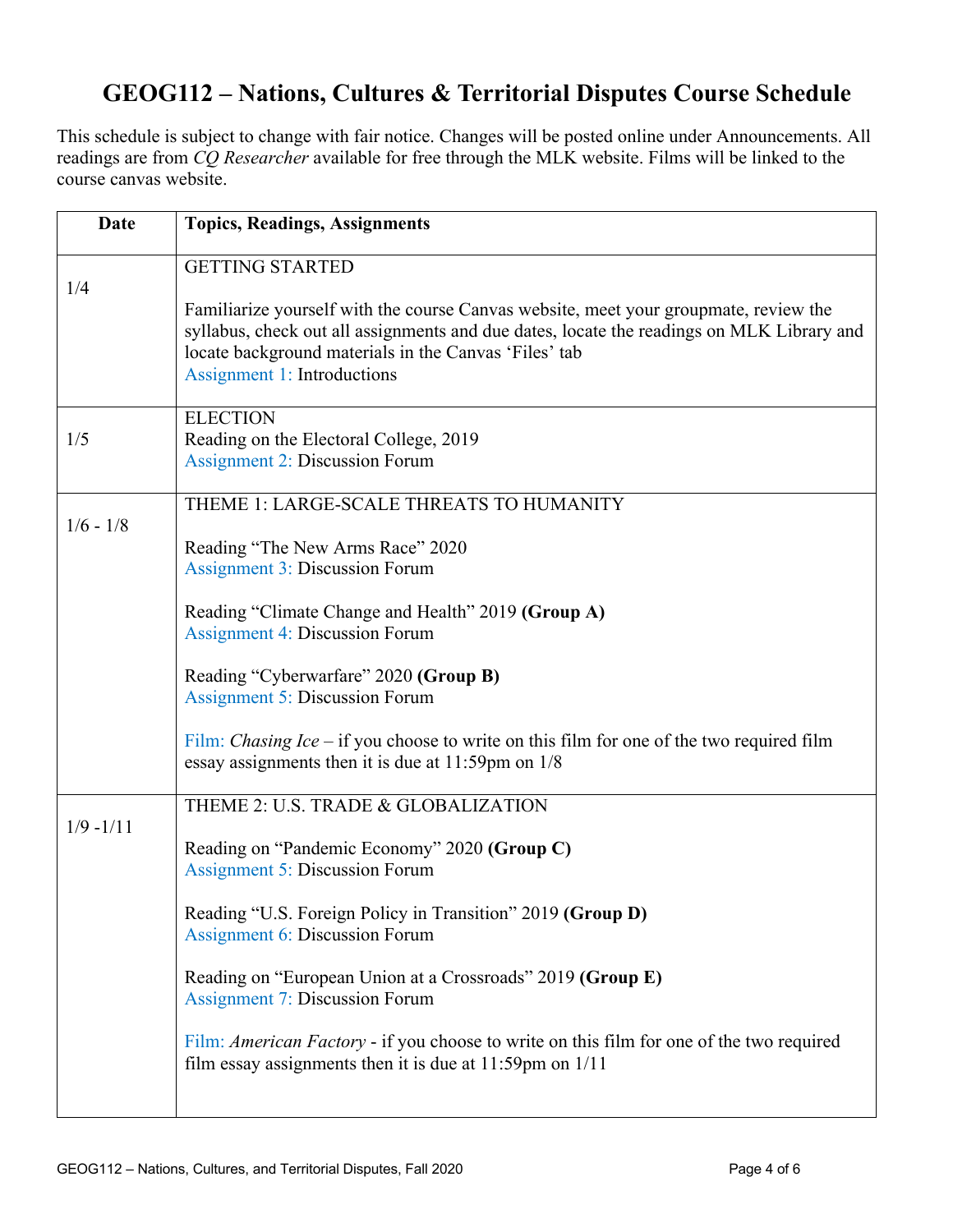| Date          | <b>Topics, Readings, Assignments</b>                                                                                                                            |
|---------------|-----------------------------------------------------------------------------------------------------------------------------------------------------------------|
| $1/12 - 1/14$ | THEME 3: BORDER POLICY                                                                                                                                          |
|               | Reading "Global Migration" 2020 (Group F)                                                                                                                       |
|               | <b>Assignment 8: Discussion Forum</b><br><b>Assignment 9: Immigration Interview</b>                                                                             |
|               | Reading "Israeli-Palestinian Conflict" 2018 (Group G)                                                                                                           |
|               | <b>Assignment 10: Discussion Forum</b>                                                                                                                          |
|               | Film: Which Way Home – if you choose to write on this film for one of the two required<br>film essay assignments then it is due at $11:59$ pm on $1/13$         |
|               | THEME 4: TURMOIL IN THE MIDDLE EAST                                                                                                                             |
| $1/15 - 1/16$ | Reading "Saudi Arabia's Uncertain Future" 2018 (Group H)<br><b>Assignment 11: Discussion Forum</b>                                                              |
|               | Reading 'US-Iran Relations" 2019 (Group I)<br><b>Assignment 12: Discussion Forum</b>                                                                            |
|               | Film: The Square – if you choose to write on this film for one of the two required film<br>essay assignments then it is due at 11:59pm on 1/16                  |
| $1/17 - 1/18$ | THEME 5: CHINA IN A GLOBAL CONTEXT                                                                                                                              |
|               | Reading "China Rising" 2020 (Group J)<br><b>Assignment 14: Discussion Forum</b>                                                                                 |
|               | Reading "China's Belt and Road Initiative" 2019 (Group K)<br><b>Assignment 15: Discussion Forum</b>                                                             |
|               | Film: Ai WeiWei: Never Sorry – if you choose to write on this film for one of the two<br>required film essay assignments then it is due at $11:59$ pm on $1/18$ |
|               | THEME 6: THE FUTURE                                                                                                                                             |
| $1/19 - 1/20$ | Reading "Africa in Transition" 2018<br><b>Assignment 16: Discussion Forum</b>                                                                                   |
|               | Reading on "Future of Cash" 2019<br><b>Assignment 17: Discussion Forum</b>                                                                                      |
|               | Film: Virunga - if you choose to write on this film for one of the two required film essay<br>assignments then it is due at $11:59$ pm on $1/20$                |
|               |                                                                                                                                                                 |